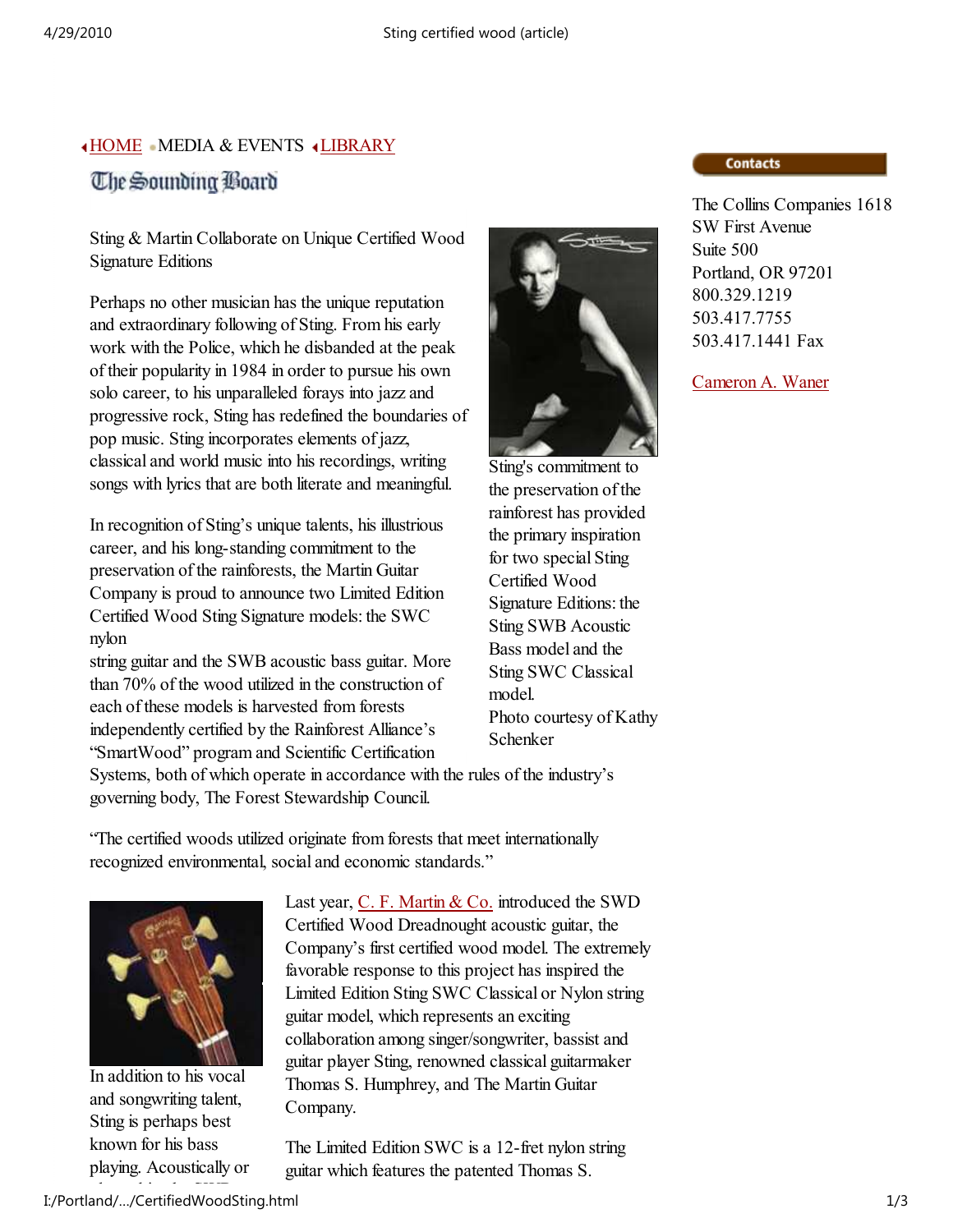plugged in, the SWB Bass has exceptional power, projection, and tone. Photo Courtesy of C.F. Martin & Co., Inc. Nazareth, PA

Humphrey elevated fingerboard design and original classical body shape. A solid sitka spruce soundboard is supported with Humphrey's unusual lattice bracing pattern. A wide banded tortoise color rosette is backed with silver foil and bordered with black and ivoroid inner and outer edging. The back and sides are constructed with solid certified Machiche, a visually attractive wood with tonal properties between 4/29/2010 Sting certified wood (article)

rosewood and mahogany. The entire body, including the back inlay strip, is tastefully understated with tortoise colored trim.

The SWC neck, slimmed to a sleek 1 7/8" player's width at the nut, is cut from solid certified domestic cherry. The fingerboard and bridge are crafted from certified katalox (pronounced "kat-ah-losh"), a relatively obscure but durable Mexican hardwood. Katalox has a dark cocoa brown color, is relatively devoid of grain lines, and has a very fine texture similar to ebony.

The Sting Limited Edition SWB Acoustic Bass blends features from Martin's affordable B-1 Series acoustic bass with appointments from the SWD CertifiedWood model.

The SWB utilizes Martin's jumbo body size and a full 34" bass scale length. The soundboard is book-matched from solid Sitka spruce, and the back, sides and neck are of solid certified cherry. Like its nylon stringed counterpart, the fingerboard and bridge are katalox.

Both instruments are finished with golden "vintage toner" on the soundboard, a polished gloss lacquer body, a polished headplate, and a satin neck. Sting's artistic signature is inlaid in pearl just above the final fret, and each instrument will be equipped with a state-of-



The tortoise colored appointments of the SWB model are simple and tasteful, yet from the player's point of view, this bass is fully equipped with onboard active electronics, making it perfect for professional stage and studio use. Photo Courtesy of C.F. Martin & Co., Inc. Nazareth, PA

the-art Martin/Fishman Gold+Plus¬ active pickup system, making these special guitars instantly adaptable to stage and studio applications.



"C. F. Martin & Co. is extremely committed to the aggressive experimentation and utilization of certified wood resources."